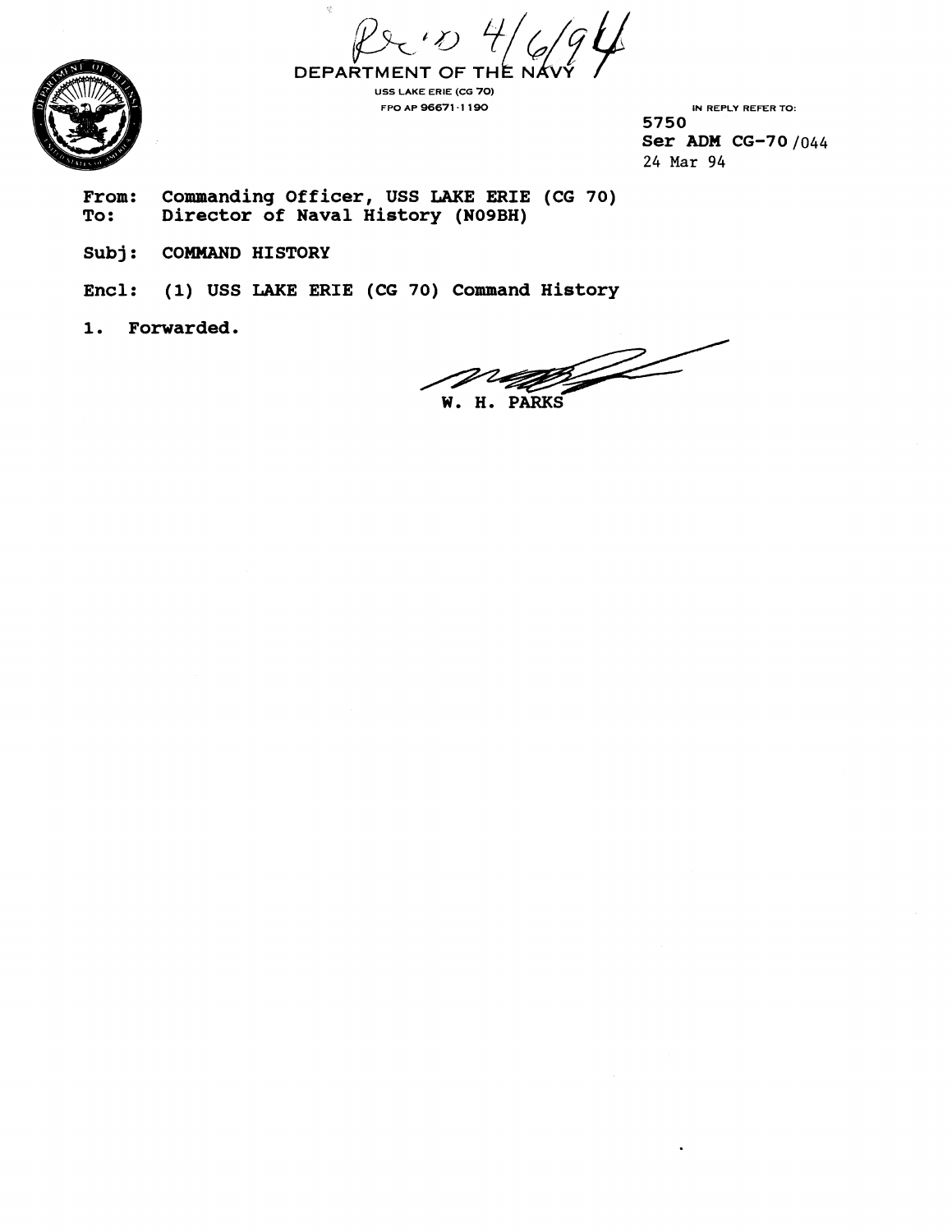## **uss LAKE ERIE (ca 70) COMMAND HISTORY 1993**

## **COMMAND COMPOSITION AND ORGANIZATION**

USS LAKE ERIE'S mission: To conduct prompt and sustained combat operations at sea in support of a carrier battle group or amphibious assault group.

The TICONDEROGA class cruiser is designed for a multiwarfare environment, which allows LAKE ERIE to function in protective roles while still maintaining the ability to perform power projection ashore. LAKE ERIE has the ability to defend against coordinated attacks involving surface, subsurface, and airborne threats using the computerized Aegis Combat Systems suite.

LAKE ERIE, homported in Pearl Harbor Hawaii, is commanded by Captain William H. Parks, USN. **A** member of the U.S. Pacific Fleet, her Immediate Superior in Command (ISIC) is Commander, Cruiser Destroyer Group THREE. Ship's company is comprised of 347 officers and crew divided into five departments; Combat Systems, Operations, Engineering, Supply, and Navigation/ Administration. Each department is comprised of various ratings, grouped into divisions. Each division is responsible for a specific area of operation within LAKE ERIE.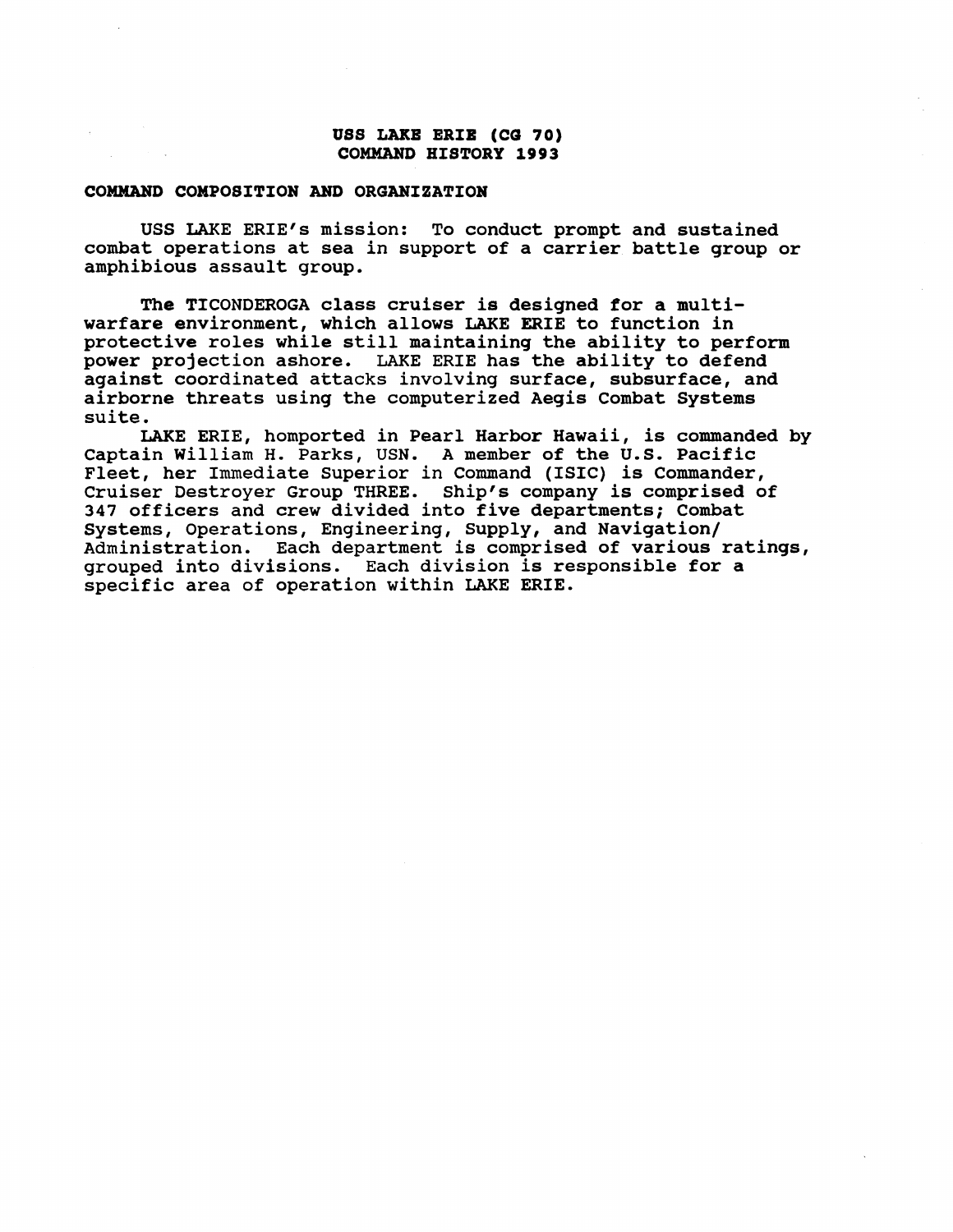| CHRONOLOGY FOR 1993 |                                             |
|---------------------|---------------------------------------------|
| January             |                                             |
| $19 - 22$           | Bravo Trials                                |
| February            |                                             |
| $09 - 10$           | Trial Charlie                               |
| 24                  | Supply Bulk Onload                          |
| March               |                                             |
| 08                  | Set the Engineering Watch                   |
| 12 <sup>2</sup>     | Set the Quarterdeck Watch                   |
|                     | Ships Custody Transfer                      |
|                     | Crew Move Aboard                            |
| April               |                                             |
| 16                  | Fast Cruise                                 |
| $19 - 22$           | Light-Off Examination                       |
| $28 - 30$           | Crew Certification                          |
| May                 |                                             |
| 10                  | Commission LAKE ERIE (without ceremony)     |
| 12                  | Underway from Bath Iron Works Corporation,  |
|                     | Bath, Maine enroute to Pearl Harbor, Hawaii |
| $17 - 19$           | Inport Earle, NJ. for weapons onload        |
| $21 - 26$           | Inport Norfolk, Va.                         |
|                     | French Naval Commander visit                |
|                     | CINCLANT visit                              |
| June                |                                             |
| $05 - 08$           | Inport Jamaica                              |
| 10                  | Set Sea and Anchor Detail for Panama Canal  |
|                     | Crossing                                    |
| 11                  | Inport Rodman, Panama                       |
| 14                  | Crossing the Equator Ceremony               |
| $21 - 28$           | Inport San Diego, CA.                       |
| 28                  | Underway for Pearl Harbor, HI               |
| July                |                                             |
| 09                  | Arrive Pearl Harbor, HI                     |
| 24                  | Commission LAKE ERIE (Ceremonially)         |
| <b>August</b>       |                                             |
| $23 - 27$           | Underway for Combat Systems Ships           |
|                     | Qualification Trials and Operational        |
|                     | Propulsion Plant Examination preparations   |
| September           |                                             |
| $08 - 23$           | Combat Systems Ships Qualification Trails   |
| November            |                                             |
| $02 - 04$           | Operational Propulsion Plant Examination    |
| $15 - 19$           | Final Contract Trials                       |
| $22 - 23$           | Ammunition Offload                          |
| 30                  | Drydock                                     |
| December            |                                             |
| $01 - 31$           | Begin Post Shakedown Availability           |
|                     | Correction Period                           |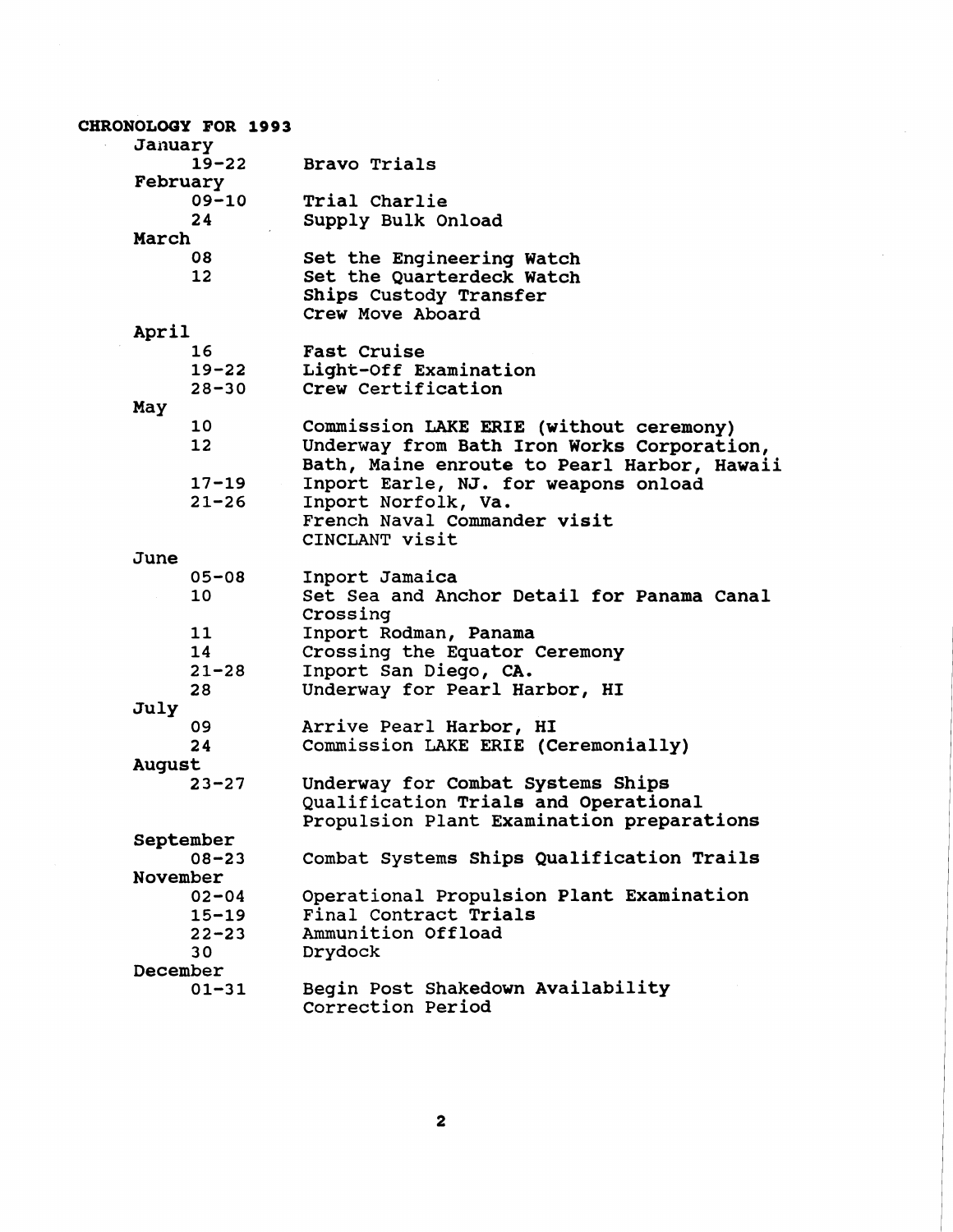## **NARRATIVE**

January 1993, the Precommissioning Crew was busy preparing for Builders Trail Bravo. This "test" of LAKE ERIE was conducted January 19-22. Trial Bravo was organized and conducted by Bath Iron Works corporation employees and designated Defense Department contractors. The goal of the Trial was to test LAKE ERIE'S array of complex systems. LAKE ERIE set sail from Bath, Maine and conducted steering drills, full speed maneuvering drills, equipment operational tests, and weapons firings. Each Trial event was scrutinized by LAKE ERIE's crew to assure correct performance and documentation of results. The ship returned to port having completed a tremendously successful trial.

With the beginning of February, Builders Trial Charlie was upon Ships Company. Trial Charlie was a total test of LAKE ERIE's abilities, with particular attention given to testing those items that required correction after Trial Bravo. This trial, one of the final milestones in the construction of a ship was observed by the Board of Inspection and Survey to determine if LAKE ERIE was fit for Naval Service. The positive results earned during Trial Charlie allowed LAKE ERIE to move toward the final objective for the Bath period; Sail Away. LAKE ERIE loaded all the supplies and equipment in preparation for Ship's Custody Transfer in less than one week. This was the first step toward making COMBAT READINESS THE ONLY PRIORITY IN LAKE ERIE.

In March, LAKE ERIE set her first watches. On 8 March, the Engineering watch was set in all mainspaces and on the 12th the Quarterdeck watch was set. With watches set, Ships Company took custody of LAKE ERIE for the Department of the Navy and the United States.

The 19th-22nd of April hailed the arrival of LAKE ERIE's first examination, CINCPACFLT's Propulsion Examination Board arrived for LAKE ERIE's Light-Off Examination. The crew performed superbly, as expected. The Propulsion Examination Board determined that the crew of LAKE ERIE could effectively and safely operate their Engineering plant and successfully fight a<br>mainspace fire. The last week of April was devoted to LAKE ERI The last week of April was devoted to LAKE ERIE demonstrating her readiness for her ISIC during Crew This inspection verified if ships company could safely take their ship to sea. The positive results of Crew certification set the stage for sailaway from Bath Iron Works Corporation.

On May loth, 1993, LAKE ERIE was commissioned into Naval service in a brief letter signing on the flight deck. The ceremonial commissioning with all the pageantry would have to wait two months until LAKE ERIE arrived in her homeport. LAKE<br>ERIE departed Bath at 1512 and sailed down the Kennebeck. RADM ERIE departed Bath at 1512 and sailed down the Kennebeck. Wayne E. Meyer, Father of Aegis, was the Sea and Anchor officer of the Deck.

Each portion of the transit to Pearl Harbor was designated with a specific training goal. From tailored ship's training to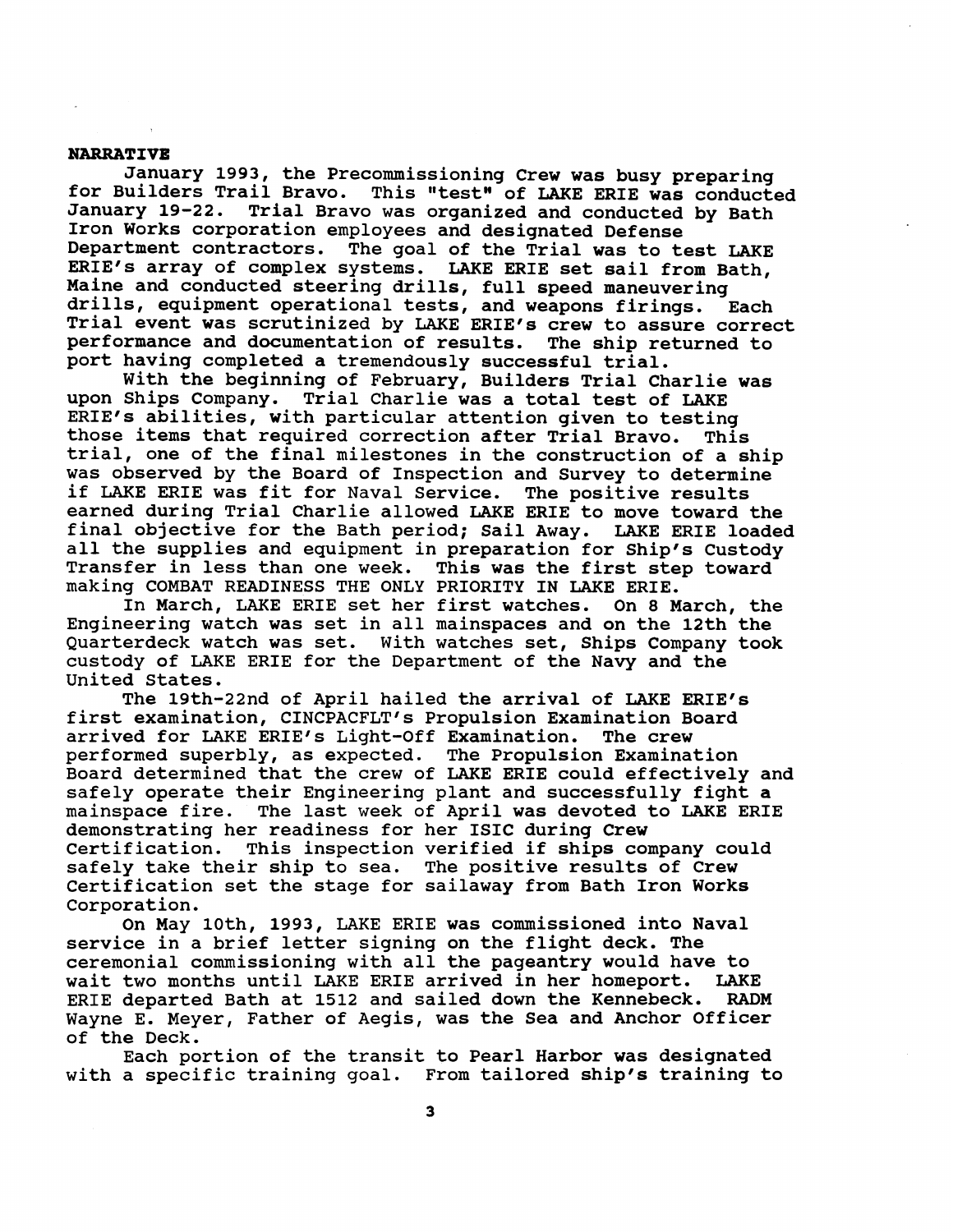engineering casualty control drills, the crew learned to operate their ship. After leaving Bath, LAKE ERIE moored in Portland, Maine to load over 100,000 gallons of fuel for the transit to Earle, New Jersey. From the 17th through the 19th of May, LAI From the 17th through the 19th of May, LAKE ERIE was moored at Naval Weapons Station Earle, New Jersey for a weapons onload. During this time the ship loaded all the weapons for the transit to Pearl Harbor. While inport in Norfolk, Virginia, from the 21st through the 26th of May, LAKE ERIE hosted such distinguished visitors as the French Naval Fleet Commander and the Commander in Chief, U.S. Atlantic Forces.

From the 5th to the 8th of June, the crew enjoyed a port<br>visit to Jamaica. It was a well deserved break from the inter It was a well deserved break from the intense training that had been conducted during the past year. On the 10th of June, the Sea and Anchor detail was set for the transit through the Panama Canal. A day later, LAKE ERIE was moored in Rodman, Panama, finally in the waters of the Pacific. LAKE ERIE set sail from Rodman enroute to San Diego, California on the 11th<br>of June. While transitting to San Diego, the ship took advantage While transitting to San Diego, the ship took advantage of the opportunity to dip south and cross the equator. On the 14th of June, the crossing the line ceremony was held as Davey Jones initiated the crew as Shellbacks.

While inport San Diego from the 21st through the 28th of June, the crew prepared for Naval Gunfire Support qualifications to be conducted off San Clemente Island, and acoustic trials that would occur on the Southern California Acoustic Range Facility. These evolutions were completed when LAKE ERIE set sail from San Diego on the final leg of her journey to her new home in Pearl Harbor, Hawaii.

LAKE ERIE reached her homeport on July 9th and moored at Pearl Harbor Naval Station. The remainder of the month was sp The remainder of the month was spent preparing for commissioning ceremony, to be observed on the 24th of July. The Honorable John Wahiee, the Governor of Hawaii was the principle speaker for this moving event. The following months of 1993 included the hard work of qualifying the ship for the mission she would perform. August was devoted to training and preparing for the Combat Systems Ships Qualification Trials and the Operational Propulsion Plant Examination.

From September 8th through 23rd, Combat Systems Ships Qualification Trails were the prime focus. This was a test of the overall combat readiness of the ship. Every weapons system in the ship was tested. This intense combat training allowed LAKE ERIE to be the test platform for the Standard Missile (Block 111). These trials were successfully conducted on the Pacific Missile Range from the 3rd through the 5th of October.

The Operational Propulsion Plant Examination was conducted by the Propulsion Examination Board from the 2nd to the 4th of November. This was completed with LAKE ERIE proving yet again that she set the standards for others to achieve. After completing OPPE, LAKE ERIE begin to prepare for Final Contract Trials, to be conducted by the Board of Inspection and Survey from Washington D.C. The results of these inspections were superb; no major warfare area mission degradation was discovered